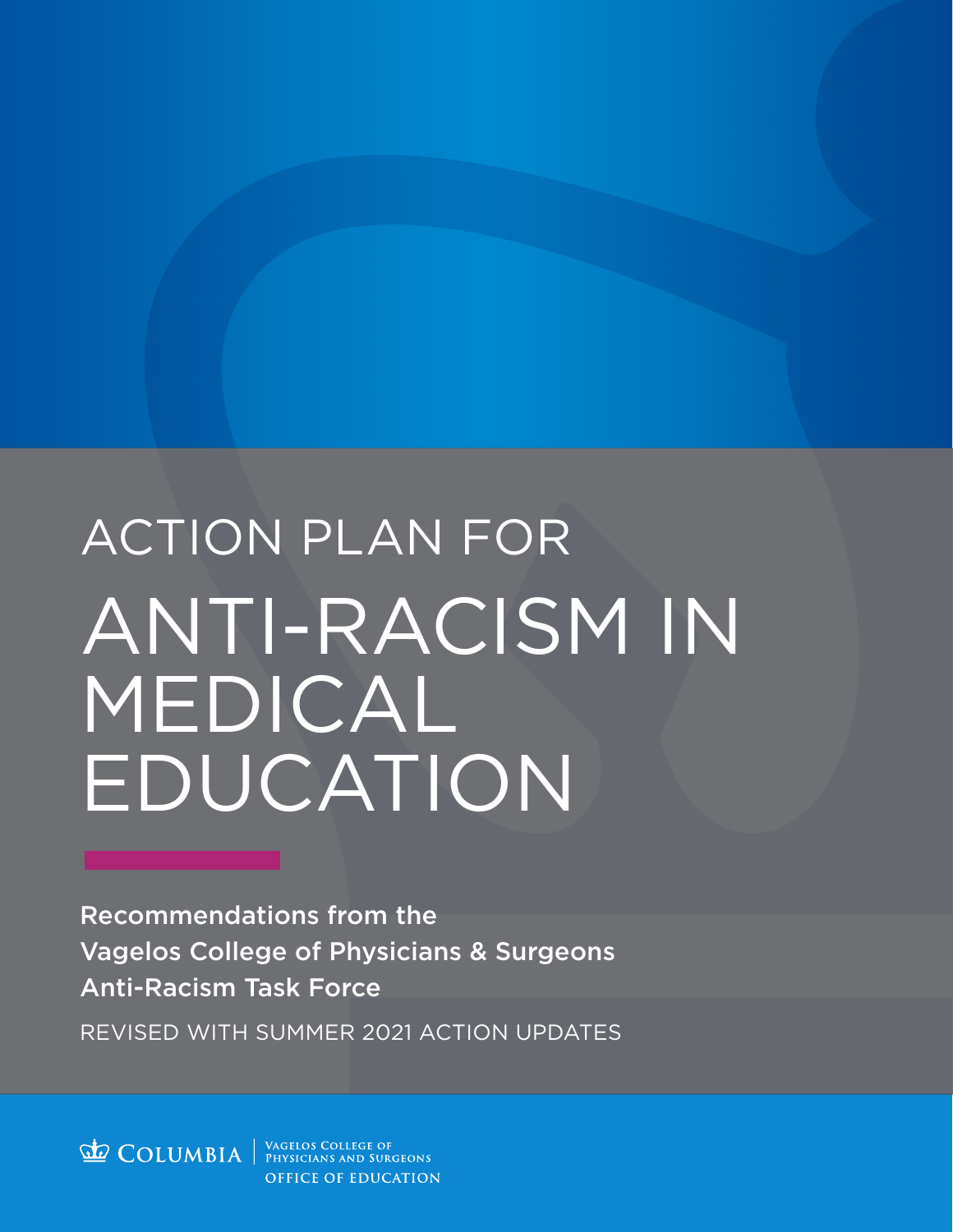3 Introduction

4 Focus 1: Curriculum

6 Focus 2: Admissions

8 Focus 3: Student Support

10 Focus 4: Learning Environment

11

Members List: Vagelos College of Physicians & Surgeons Anti-Racism Task Force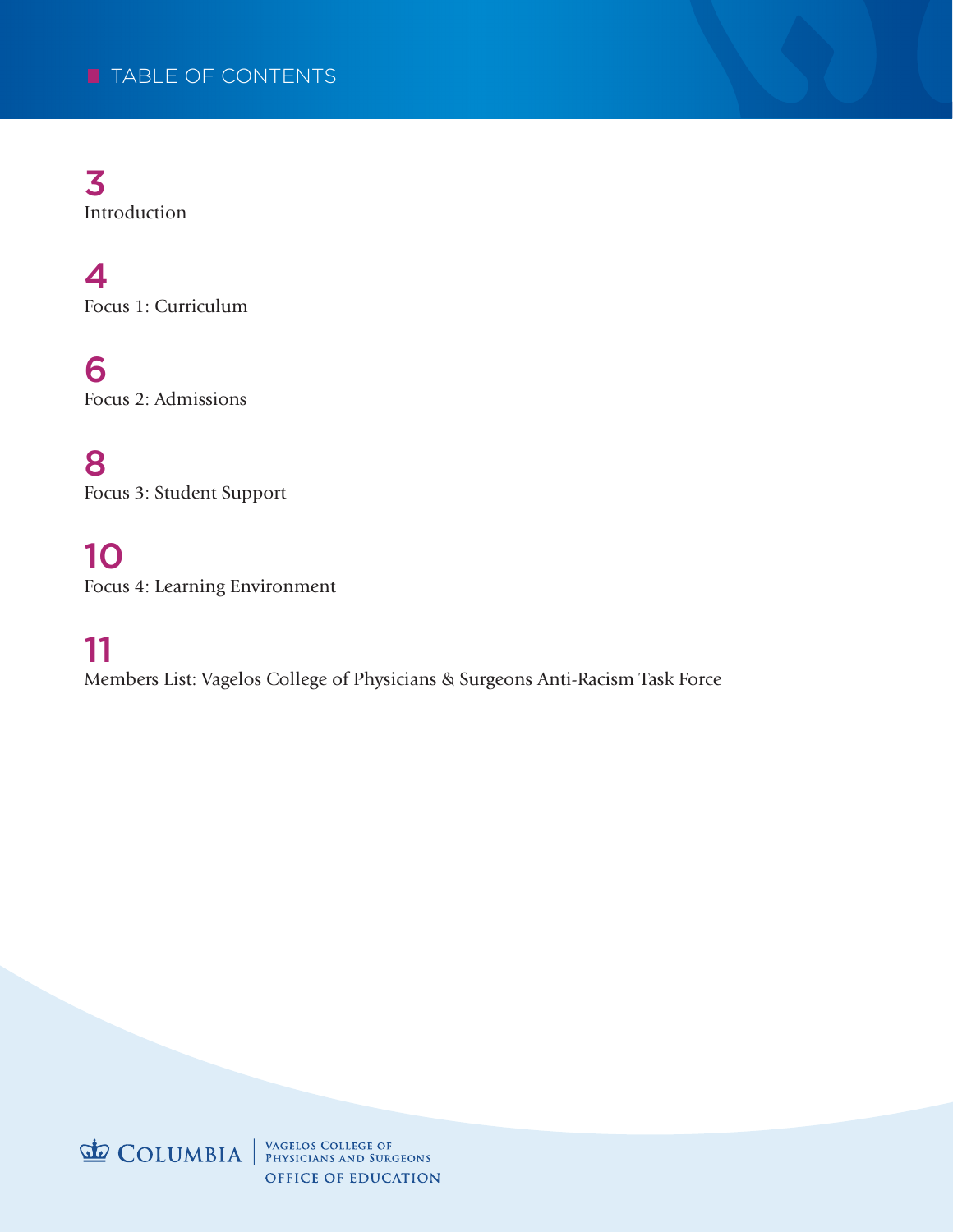The Vagelos College of Physicians & Surgeons (VP&S) Anti-Racism Task Force (ARTF) was commissioned by Anil K. Rustgi, MD, Interim Executive Vice President and Dean of the Faculties of Health Sciences and Medicine; Jonathan Amiel, MD, Senior Associate Dean for Innovation in Health Professions Education; and Lisa Mellman, MD, Senior Associate Dean for Student Affairs at VP&S as part of a Columbia University Irving Medical Center (CUIMC)-wide initiative to confront the issues of structural racism and implement durable anti-racist solutions.

The charge of the Task Force was to recommend best practices in anti-racist undergraduate medical education, focusing on:

- 1. Curriculum
- 2. Admissions
- 3. Student Support
- 4. The Learning Environment

The ARTF had nine weekly meetings from July to September 2020 and used a rigorous, multi-pronged process for developing our recommendations, including engagement with VP&S area directors and experts, review of statements and presentations from student-led groups (White Coats for Black Lives, Asian Pacific American Medical Student Association, and the Anti-Racist Coalition), and a review of scholarly literature with a focus on anti-racist initiatives within peer medical schools.

We thank VP&S leadership, especially Jonathan Amiel, MD, Senior Associate Dean for Innovation in Health Professions Education; Lisa Mellman, MD, Senior Associate Dean for Student Affairs at VP&S; and Hilda Hutcherson, MD, Senior Associate Dean for Diversity and Multicultural Affairs at VP&S, for their commitment to enhancing the VP&S educational experience through an infusion of anti-racist principles. We thank our patients whom we have the pleasure to serve and who we hope our recommendations will ultimately benefit.

We thank Amita Joshua, MPH, for executing all administrative responsibilities of the ARTF and sharing her perspectives as a recent alumna of the Mailman School of Public Health. We thank the students, faculty, staff, and administrators from CUIMC who have worked tirelessly to create this report.

Each focus area in this report includes (i) top recommendations annotated with an update on the status of discussion and/or implementation and (ii) the full recommendations of the ARTF.

**Linda Aponte-Patel, MD (Task Force co-chair)** Assistant Professor of Pediatrics

**Sidney Hankerson, MD (Task Force co-chair)** Associate Professor of Psychiatry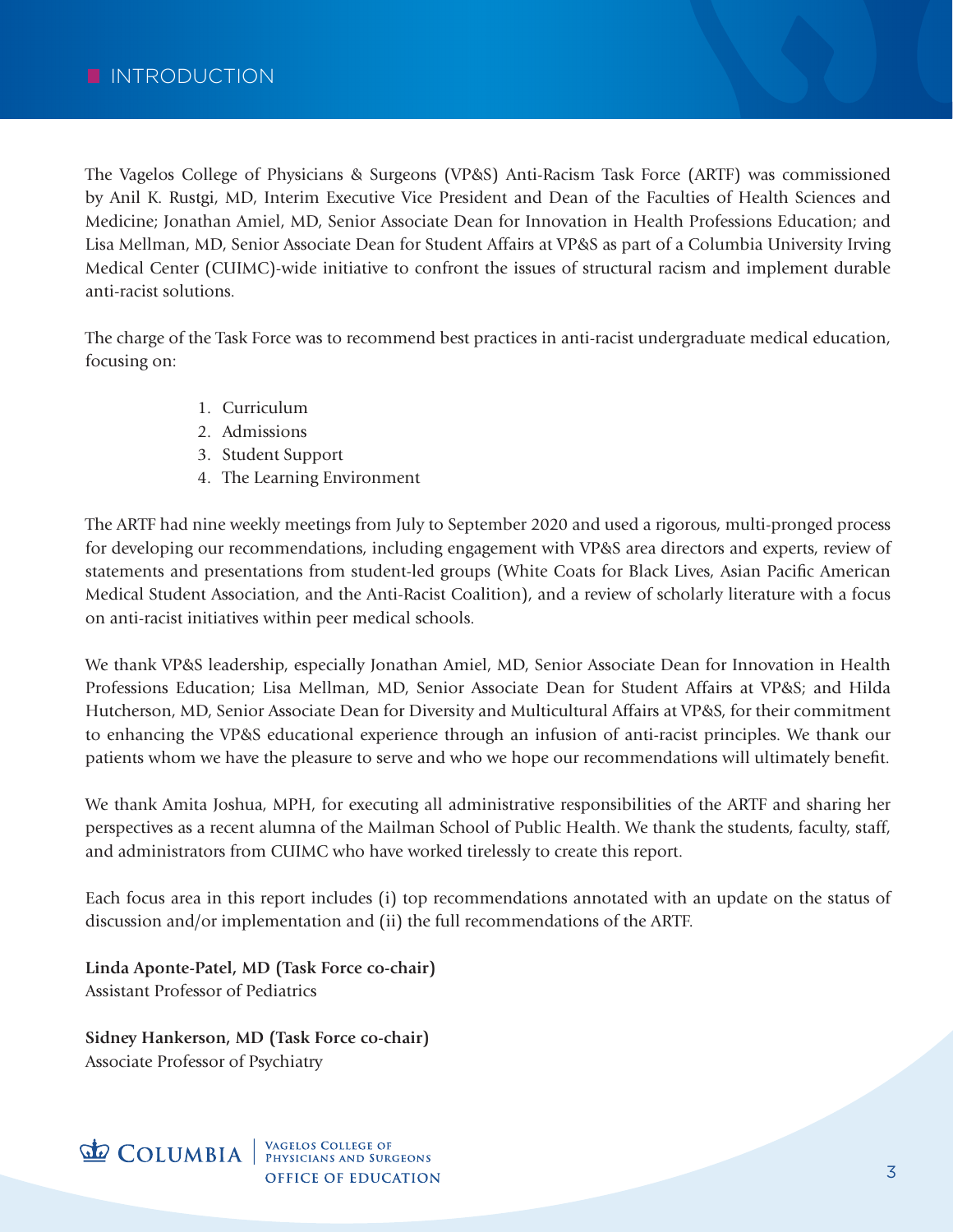#### **FOCUS 1: CURRICULUM**

The Curriculum Working Group was charged with recommending best practices in anti-racist undergraduate medical education related to the curriculum. Curriculum is the content, methods, and assessment of the formal teaching program. Over the course of two months, we have engaged key stakeholders, critically examined the current state of medical education at VP&S, and begun the process of envisioning what medical education can and should look like through an anti-racist lens. Below are our top recommendations on the first steps toward creating a truly anti-racist VP&S curricular experience, from pedagogy to the practice of medicine.

#### TOP RECOMMENDATIONS

**Launch an annual summit on anti-racist principles for faculty to revisit, assess, and make recommendations for ongoing improvements to the curriculum.**

**Launch a new Equity & Justice committee, including departmental diversity champions and students who will have representation on the Committee on Education Policy and Curriculum (CEPC).**

**Create and implement ongoing faculty development on race and racism for teaching faculty by individuals grounded in critical race theory.**

**Share biannual updates with VP&S community on anti-racist action in the medical education program.**

**Add Diversity, Equity, and Inclusion (DEI) competencies to the school's medical education program objectives.**

## SUMMER 2021 ACTION UPDATES

The inaugural summit occurred in February 2021.

We are in the process of creating a new antiracism coalition. This committee will work on and propose the best mechanism for their voice to best be heard on CEPC as well as other committees. Once recommendations are developed, the Office of Education will work with the Office of Faculty Affairs to ensure implementation.

CUIMC has developed system-wide training for faculty to complete. The Office of Innovations in Health Professions Education also provides resources for faculty in this area.

The initial Action Plan for Anti-Racism in Medical Education report was shared in 2020. We are currently updating our tracking and follow up protocols.

DEI competencies are being developed nationally (AAMC). VP&S will continue to work with this group.

# **COLUMBIA** WAGELOS COLLEGE OF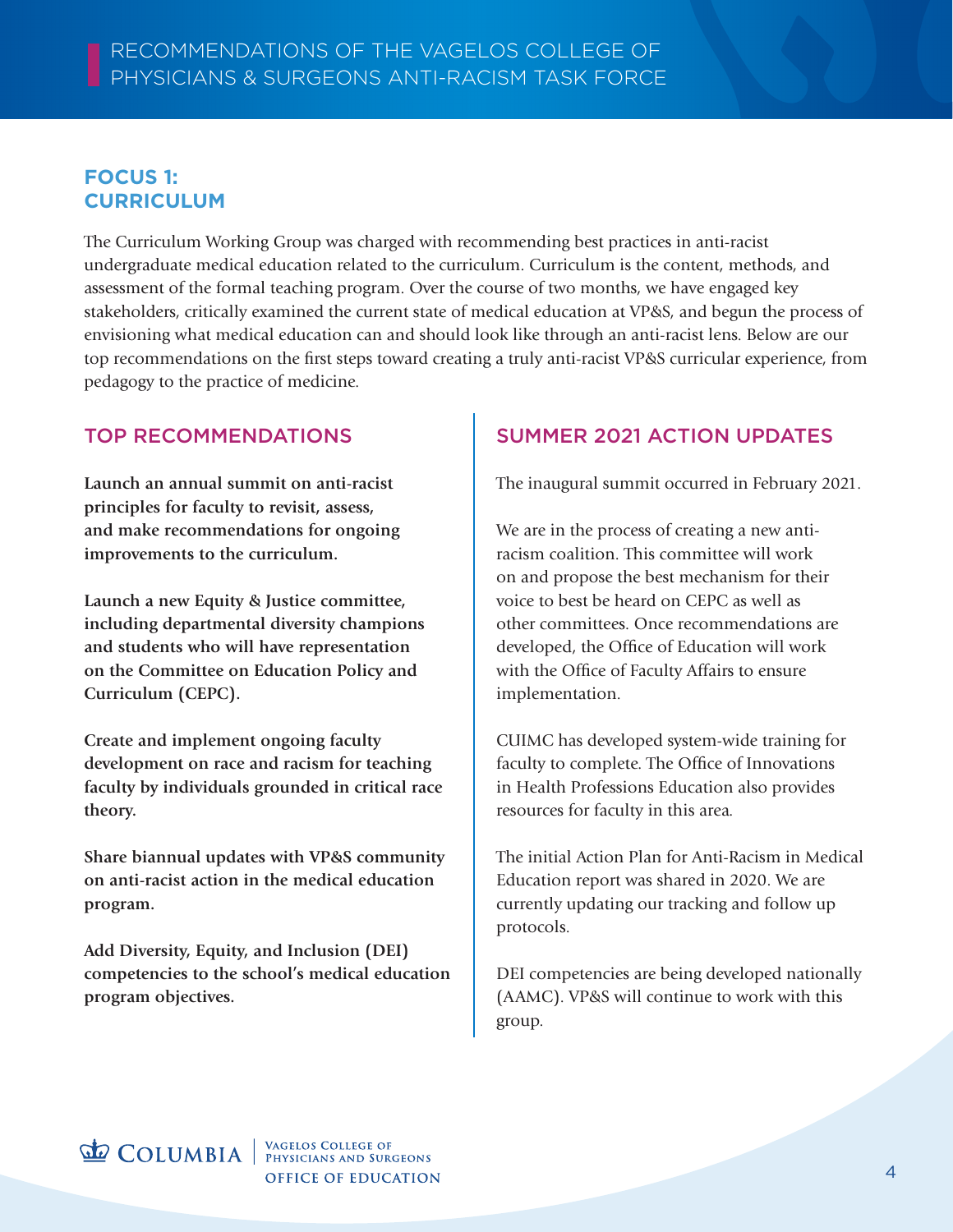#### TOP RECOMMENDATIONS

j **Highlight the school's bias-free curriculum process in orientations and at each teaching session.** 

**Enhance simulation program with a higher representation of standardized patients (SPs) of color and ongoing monitoring for disparities in student ratings.**

**Commission a Task Force on clerkship assessments including departmental leaders, clerkship directors, and students to enhance shared learning about grading, critically assess current practices, and jointly develop and promote best practices.**

**Explore expanded longitudinal primary care opportunities for all students to work with patients in Upper Manhattan communities.**

#### SUMMER 2021 ACTION UPDATES

All faculty teaching in Fundamentals have been oriented to the bias-free curriculum process. Many lectures have noted their work in this area at each teaching session. The process will be introduced to Major Clinical Year faculty.

The Mary & Michael Jaharis Simulation Center is actively recruiting SPs of color. The recruitment has increased the proportion of SPs of color. Several faculty are studying the data on student ratings.

There was a task force on Major Clinical Year grading that successfully provided options for possible changes. Further monitoring of disparate grading is underway as well as ensuring harm is mitigated. Continued review of this issue will happen during curriculum re-envisioning.

Initial conversations began for primary care development and expansion with CUIMC leadership.

**COLUMBIA** WAGELOS COLLEGE OF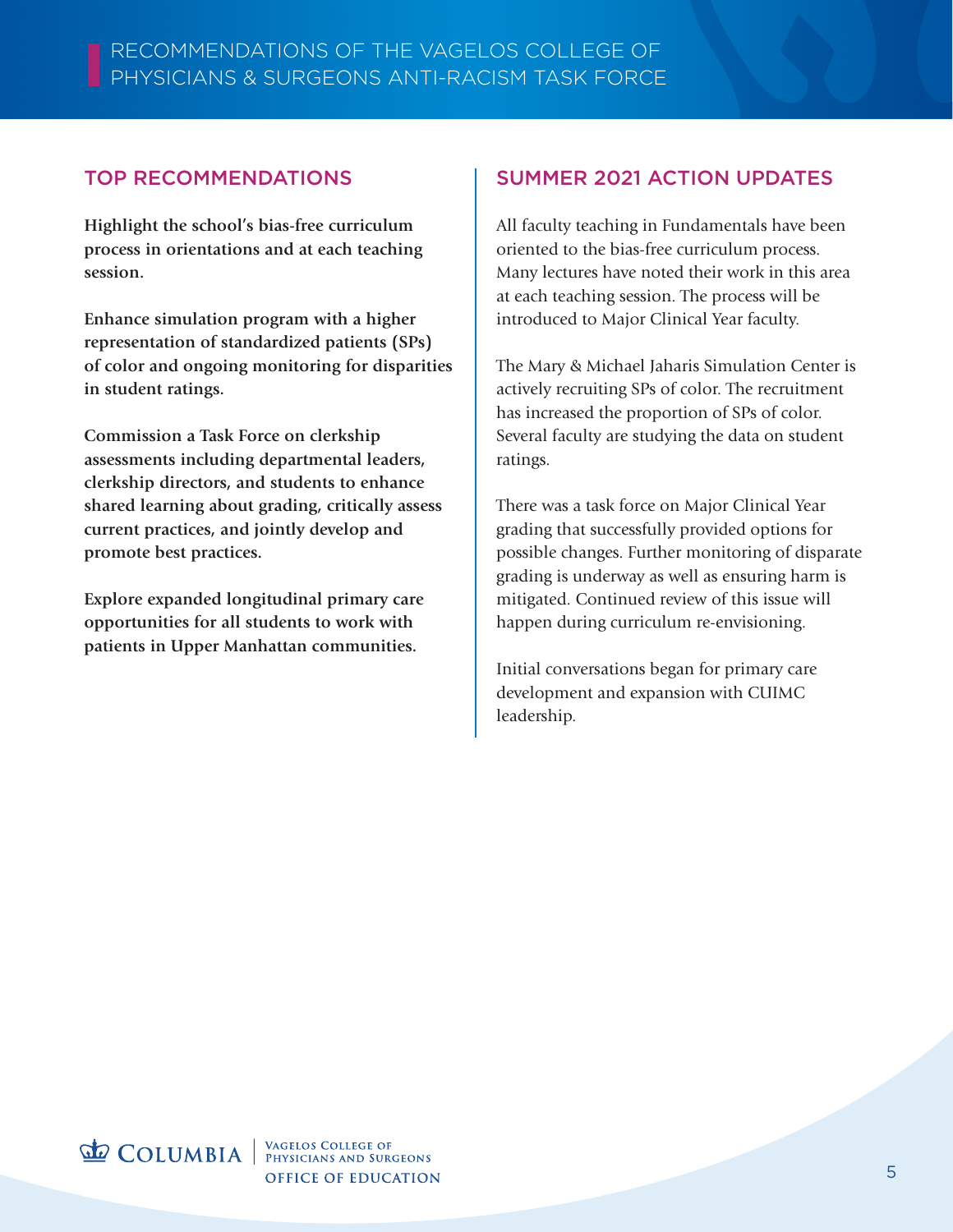#### **FOCUS 2: ADMISSIONS**

The Admissions Working Group was charged with recommending best practices in anti-racist undergraduate medical education related to the admissions process. Below are our top recommendations on the first steps toward creating a truly anti-racist VP&S admissions process.

#### TOP RECOMMENDATIONS

**Engage an external consultant to review VP&S admissions processes for alignment with antiracist principles.**

**Implement anti-racism and anti-bias training for all admissions interviewers.**

**Ensure the scoring rubric and comments form used for admissions interviews are aligned with anti-racist principles and further the mission of recruiting a diverse class.**

**Reassess the utilization of MCAT scores and GPAs in admissions decisions and the role of U.S. News & World Report medical school rankings.** 

**Commit to admitting and matriculating more students who are underrepresented in medicine Black, Indigenous, and People of Color (BIPOC) and, more specifically, African American descendants of enslaved people and Native American indigenous people.**

## SUMMER 2021 ACTION UPDATES

External consultant report was submitted to vice dean in June 2021.

All admissions committee members have been invited to complete the training and requested to provide documentation of completion.

The screening rubric has been updated to reflect our priorities of an anti-racist strategy.

The admission office focuses on holistic review of all applicants.

The admissions committee is committed to admitting a diverse class inclusive of African American descendants of enslaved people and Native American indigenous people.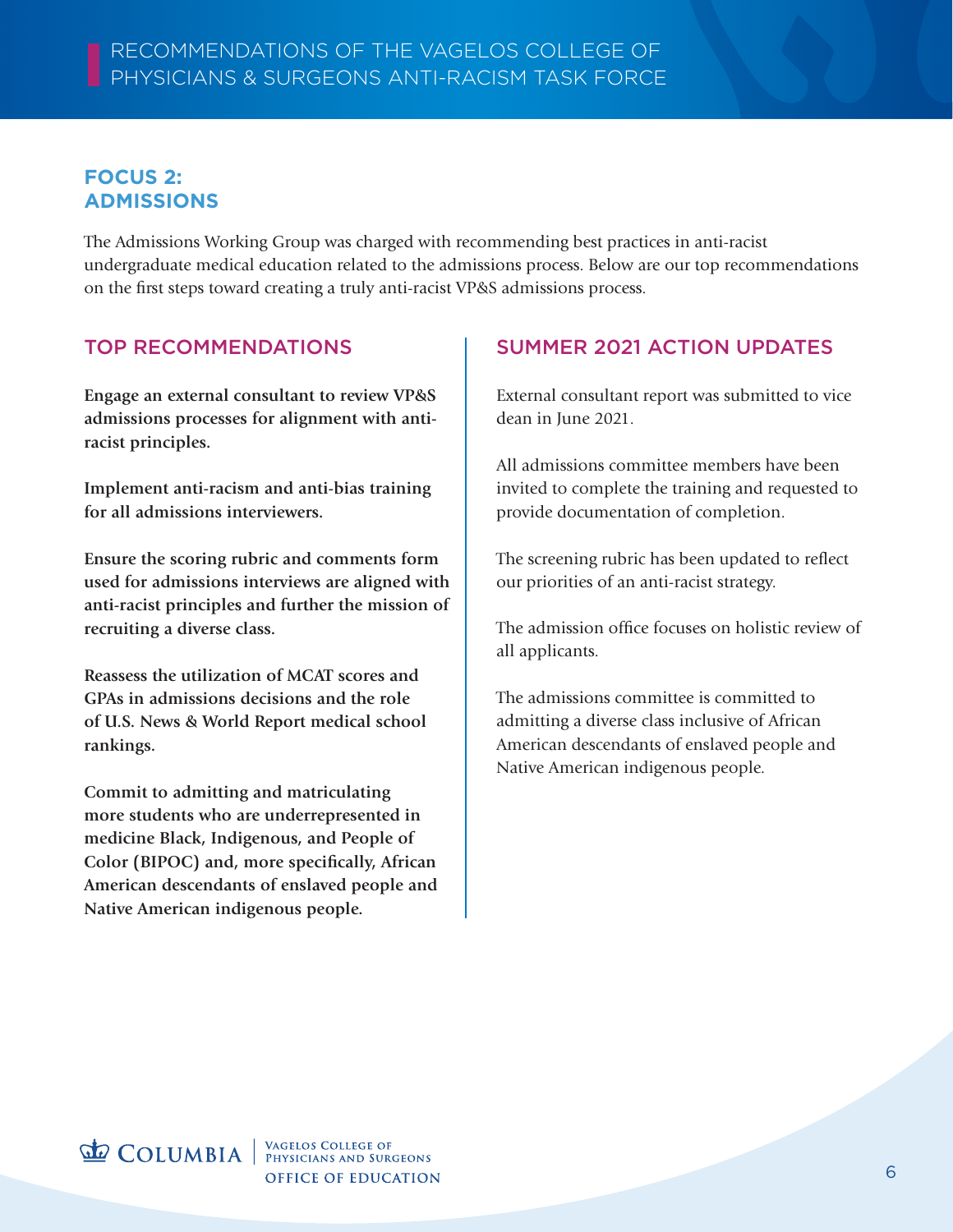#### TOP RECOMMENDATIONS

l **Commit to recruiting and admitting more students from Asian populations underrepresented in medicine (e.g., Hmong, Vietnamese).**

**Publish demographics of students by race/ ethnicity and gender on admissions website.**

**Commit to recruiting and admitting capable students from historically Black colleges and universities (HBCUs) and enhancing representation from non-Ivy/high-ranked schools.** 

#### SUMMER 2021 ACTION UPDATES

Admissions uses AMCAS and other selfidentification in the admissions application to identify students from underrepresented in medicine Asian populations.

This information is posted on the admissions FAQs website.

Admissions has increased its outreach to HBCUs.

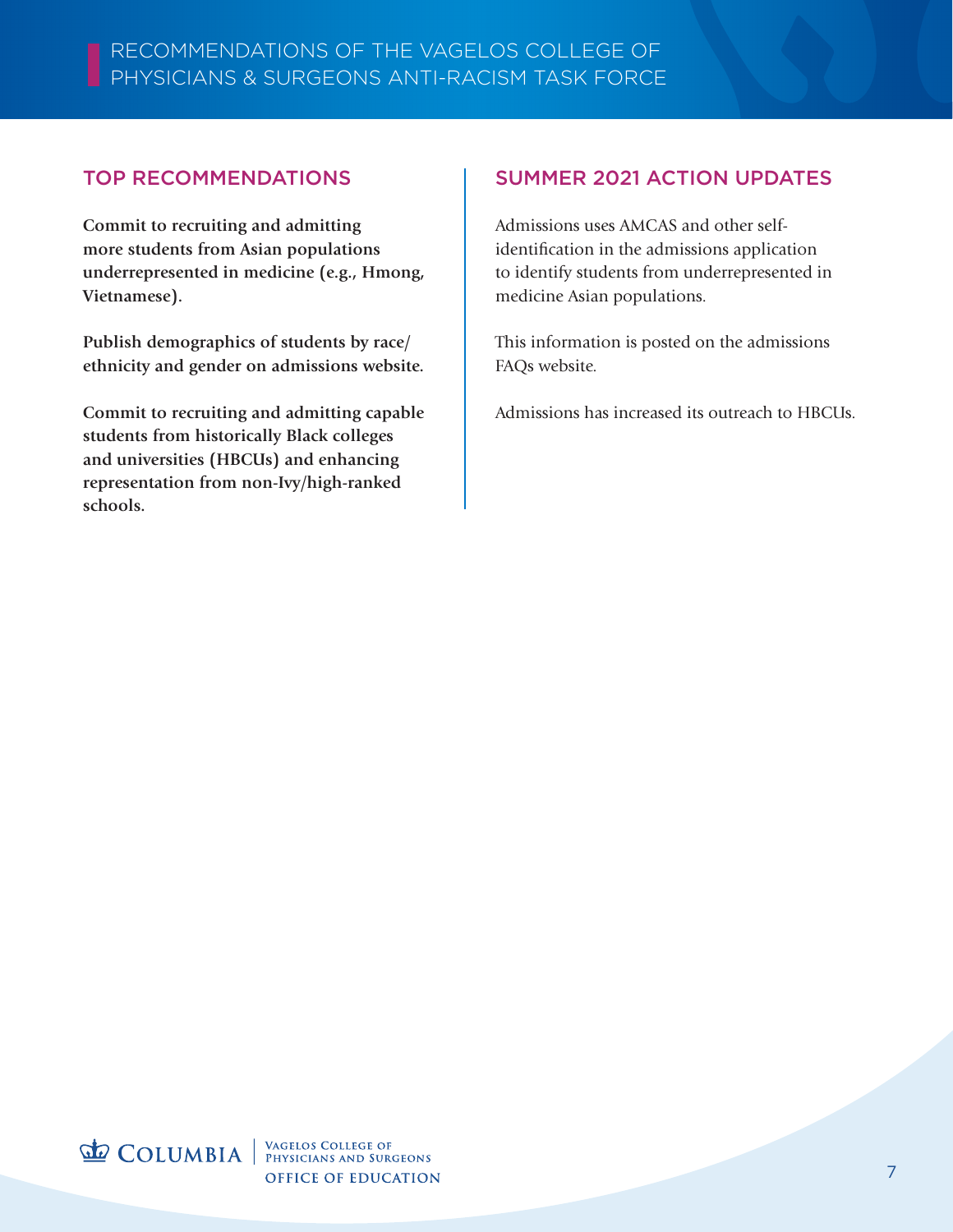#### **FOCUS 3: STUDENT SUPPORT**

The Student Support Working Group was charged with recommending best practices in anti-racist services that support student engagement, inclusion, health, well-being, and safety. Over the course of two months, we have spoken with key stakeholders, critically examined the current state of student support services and issues around inclusion, health, well-being, and safety at VP&S and CUIMC, and begun the process of envisioning a truly supportive, inclusive and anti-racist campus in which all students can thrive. Below are our top recommendations on the first steps toward shaping CUIMC and VP&S to meet this vision.

#### TOP RECOMMENDATIONS

**Increase funding, resources, and staffing to support expanded functions of the VP&S Office of Diversity and Multicultural Affairs (ODMA).**

**Enhance mentorship programs pairing underrepresented medical students and faculty (e.g., Black, Latinx, Indigenous, first-generation, and low-income students).**

**Develop a sustainable CUIMC-wide plan to celebrate the history and culture of minority physicians and students.** 

**Maintain funding for school-supported student resources, including for United States Medical Licensing Examinations for all students and enhanced equitable access to study materials.**

**Monitor underrepresented in medicine and Asian American and Pacific Islander (AAPI) students' needs and satisfaction with the Student Health on Haven Counseling Service.**

## SUMMER 2021 ACTION UPDATES

New coordinator recruited and new faculty advisor positions implemented to support and mentor students of color.

Mentoring programs for Black and Latinx students have been established with ODMA and Alumni Office. A faculty advisory program has been established for student affinity groups.

This work is being done in conjunction with the CUIMC Deans for Student Affairs and CUIMC Deans for Diversity and Multicultural Affairs.

Discussions are now ongoing in regards to how we might expand resources.

This is monitored by the Director of the Student Health on Haven Counseling Service in connection with the Senior Associate Dean for Diversity and Multicultural Affairs.

**COLUMBIA** WAGELOS COLLEGE OF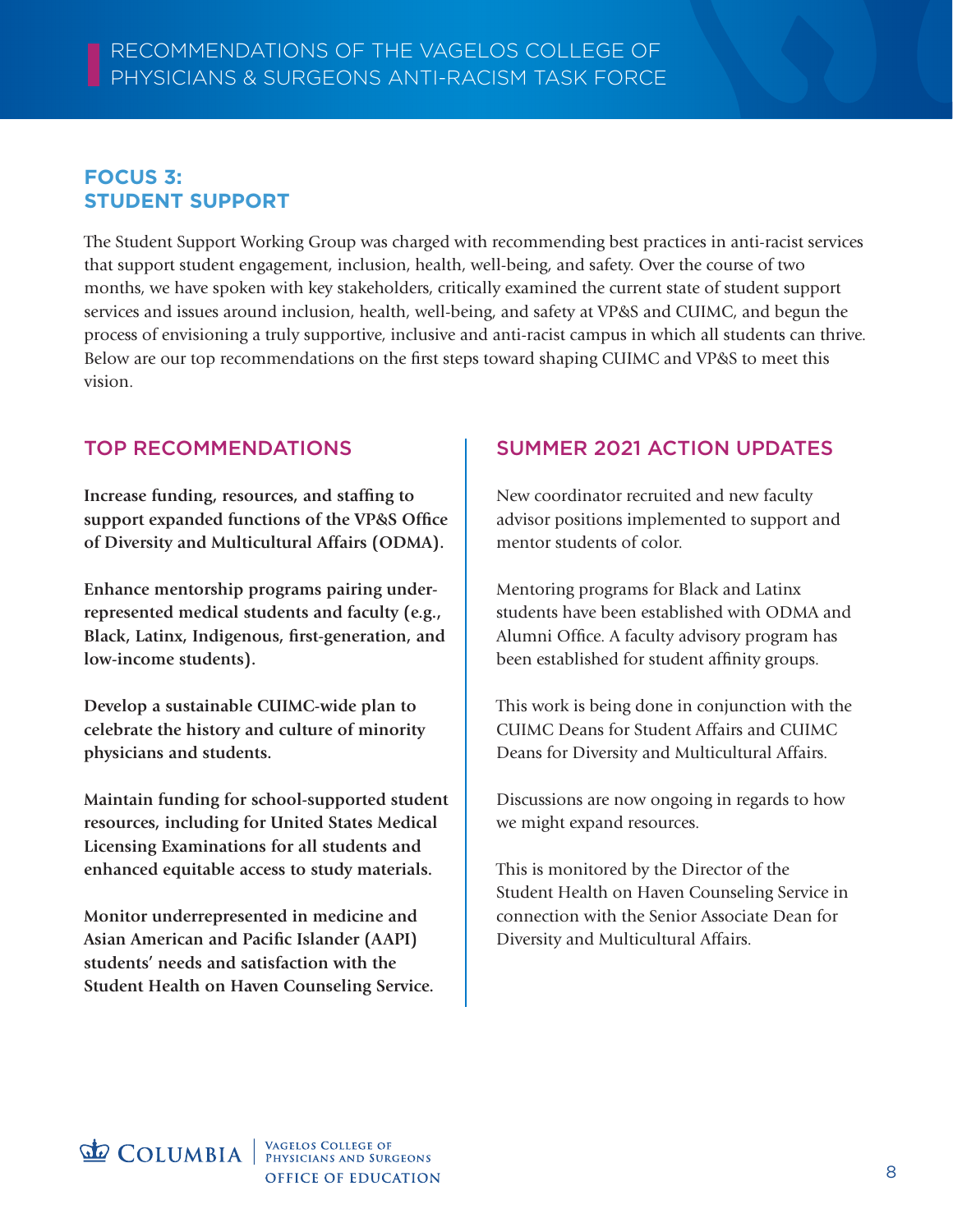#### TOP RECOMMENDATIONS

j **Provide students with guidance about academic/career consequences of participating in peaceful protests.**

**Enhance transparency for Public Safety policies, protocols for filing complaints, staff training including de-escalation, and remediation for CUIMC community members who erroneously or inappropriately report BIPOC and/or AAPI people to Public Safety.**

**Increase support of local minority-owned businesses, expanding their inclusion on the Approved Vendors List.**

**Recruit more BIPOC faculty and appoint more as core curricular faculty, leaders, and Advisory Deans.**

#### SUMMER 2021 ACTION UPDATES

Resources are provided to students in this regard, as well as guidance from the AAMC.

Conversations continue with the University's Executive Vice President for Student Life. Work with the findings of the University's Task Force on Public Safety.

Review and monitoring are being done by CUIMC Office of Government and Community Affairs.

Continue to work with CUIMC on recruitment and retention issues. Review opportunities for educational leadership positions for current faculty who can bring a diverse lens.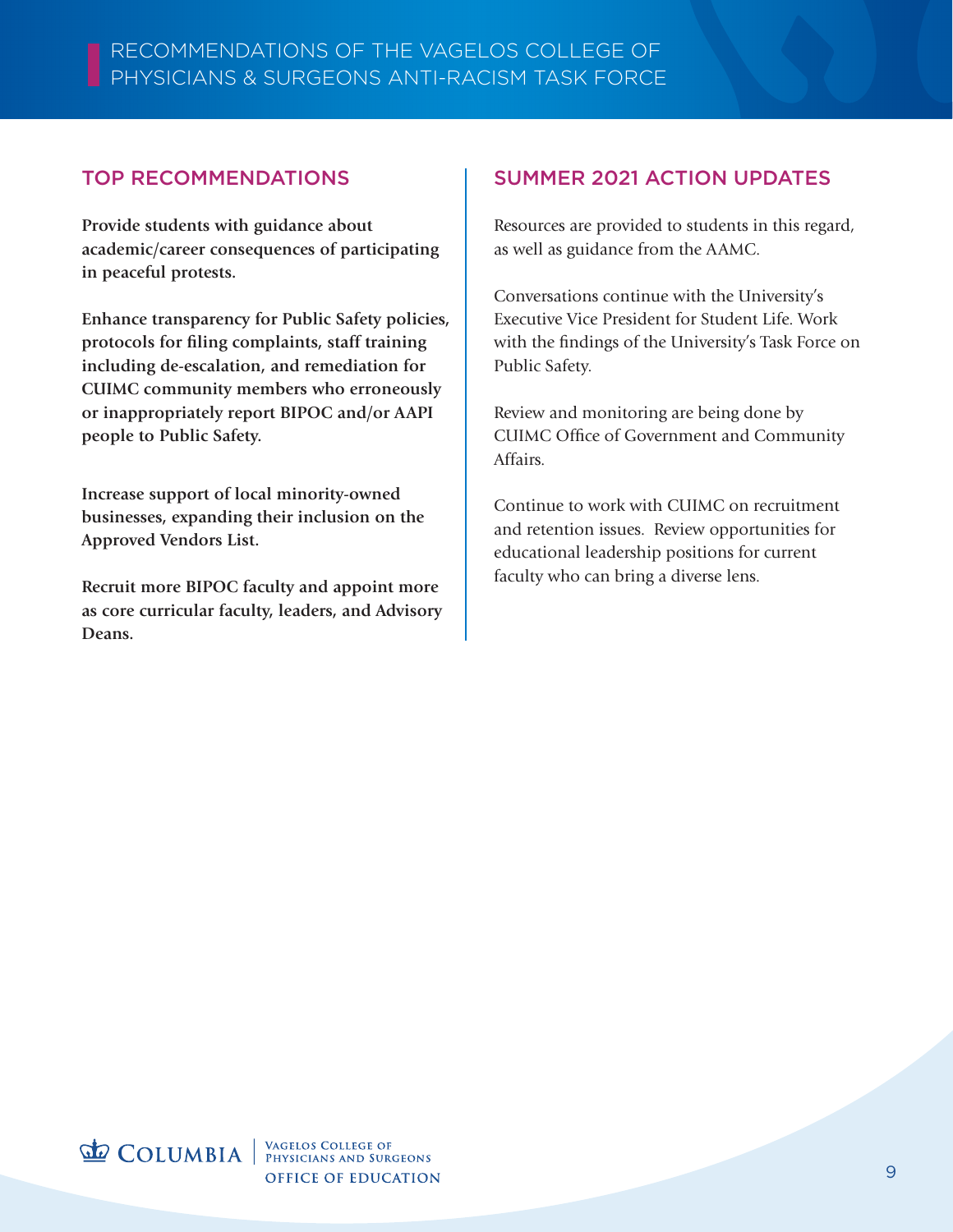#### **FOCUS 4: LEARNING ENVIRONMENT**

The Learning Environment Working Group was charged with recommending best practices in anti-racist undergraduate medical education related to the learning environment, including the treatment of students in curricular settings, referring to clinical and classroom environments. Below are our top recommendations on the first steps toward creating a truly anti-racist VP&S learning environment.

#### TOP RECOMMENDATIONS

**Improve interdisciplinary and interdepartmental professionalism.**

**Make anti-racist and cultural sensitivity trainings mandatory for all educators, including MCY educators, and emphasize that discriminatory behavior is unacceptable and punishable for even the most senior faculty members.**

**Collaborate with leaders to target areas in which the hospital's allocation of resources shape/structure the environments and staff experiences that inform students' experiences.**

#### SUMMER 2021 ACTION UPDATES

A new CUIMC Office of Professionalism and Civility will open in fall 2021 and this is part of its focus.

CUIMC has developed system-wide training for faculty to complete. The Office of Innovations in Health Professions Education also provides resources for faculty in this area. Further work is ongoing on the development of trainings in the new Office of Professionalism and Civility.

This action is also part of the focus of the new CUIMC Office of Professionalism.

**COLUMBIA** WAGELOS COLLEGE OF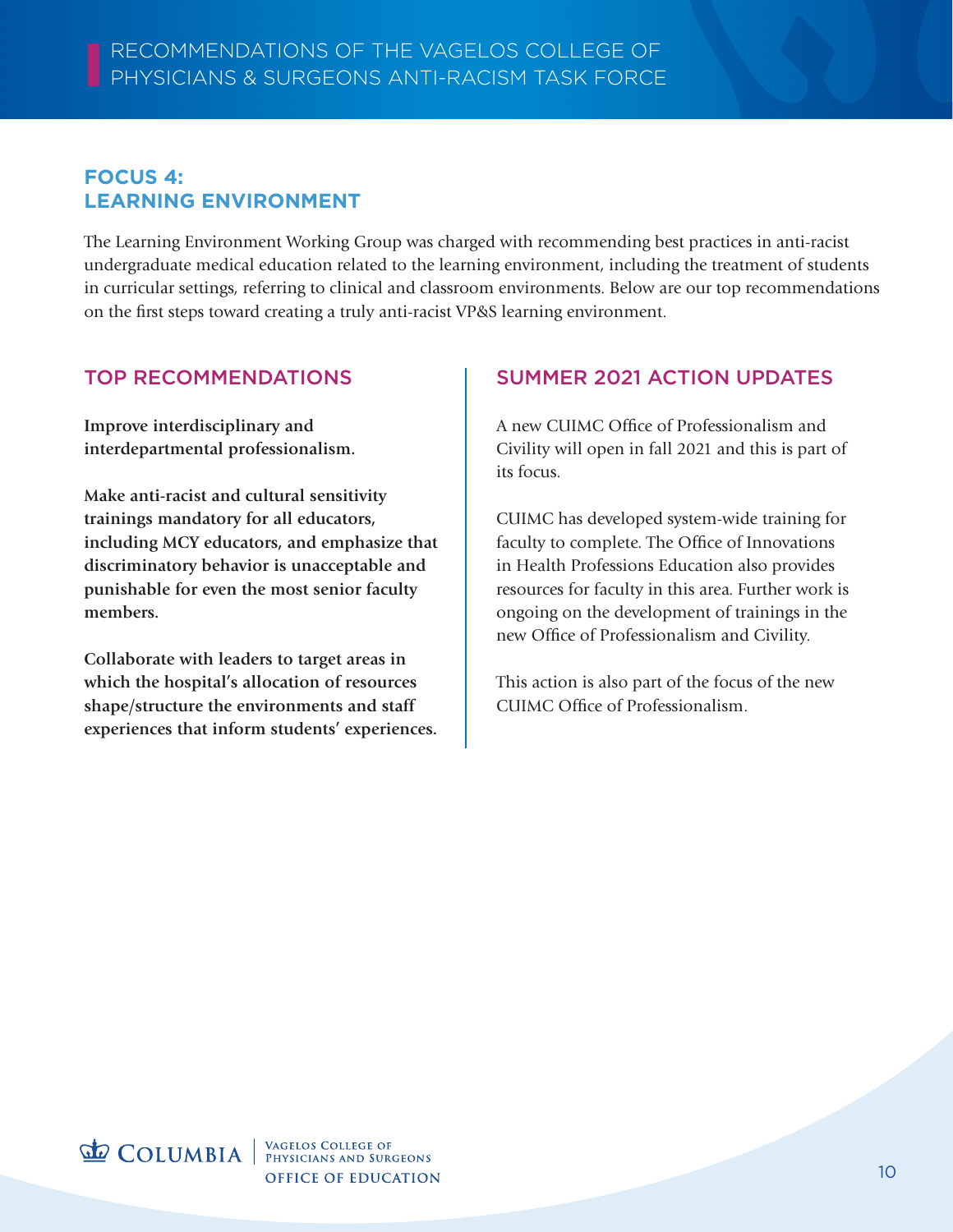## THE VAGELOS COLLEGE OF PHYSICIANS & SURGEONS ANTI-RACISM TASK FORCE

#### CO-CHAIRS

**Linda Aponte-Patel, MD** Department of Pediatrics

#### FACULTY MEMBERS

**Spencer Amory, MD** Department of Surgery

**David Bell, MD, MPH** Department of Surgery

**Jane Bogart, EdD, MCHES** Center for Student Wellness

**Nancy Chang, MD** Department of Medicine

**Angela Coombs, MD** Department of Psychiatry

**Michael Devlin, MD** Department of Psychiatry

**Daniela Diaz, MD** Center for Family Medicine

#### STUDENT MEMBERS

**Taiwo Alonge** Class of 2021

**Rebecca Breheney** Class of 2021

**Keyanna Jackson** Class of 2023

#### **CONSULTANTS**

**Anne Armstrong-Coben, MD** Senior Associate Dean for Admissions

**Hetty Cunningham, MD** Director of Equity and Justice in Curricular Affairs

**Jean Emond, MD** Department of Surgery **Sidney Hankerson, MD** Department of Psychiatry

**Emily DiMango, MD** Department of Medicine

**Stefan Flores, MD** Department of Emergency Medicine

**Alyson Fox, MD** Department of Medicine

**Maria Garzon, MD** Department of Dermatology

**Dara Matseoane, MD** Department of Obstetrics & Gynecology

**Paul Lee, MD, MPH** Department of Medicine

**Vikram Saxena, MD** Department of Anesthesiology

**Daniel Pohl** Class of 2023

**Elizabeth Wang** Class of 2021

**Claire Haiman, PsyD** Student Health on Haven

**Hilda Hutcherson, MD** Senior Associate Dean for Diversity and Multicultural Affairs

**Equity and Justice Fellows** Laura Benoit (in lab), Lauren Fields '21, and Veronica Kane '23